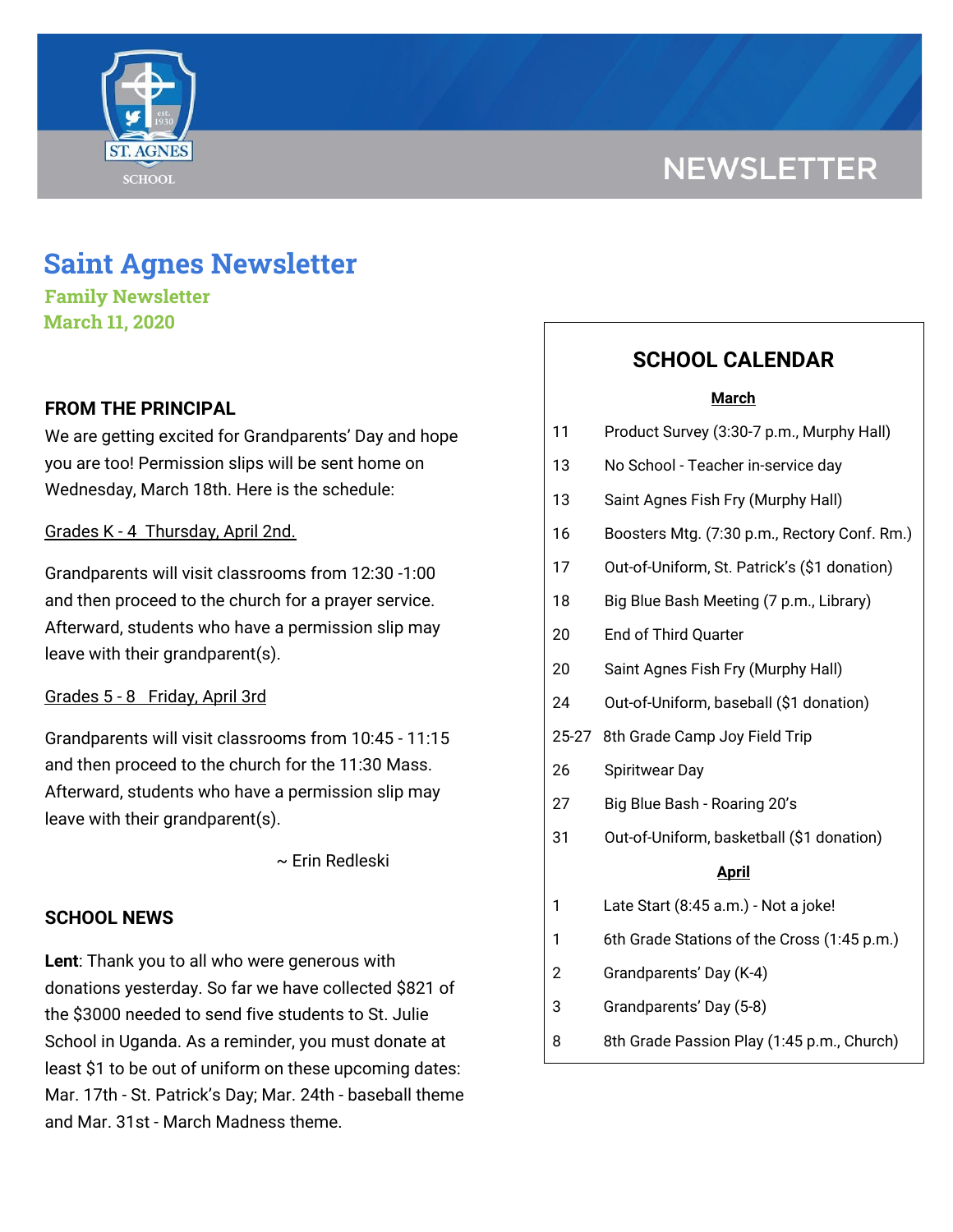**Friends Who Care Week**: Friends who care will take place May 11-15 for all grade levels, K-8. The success of this important program relies on 1-2 parent volunteers per grade level to coordinate a time that works with each grade level's homeroom. Please consider facilitating a simple, scripted activity which will be given to volunteers in advance. More details to come!

**Odyssey of the Mind:** Saint Agnes students participated in the Odyssey of the Mind tournament this past weekend. The Division 1 team of 3rd & 4th graders won 2nd place for their problem, Gibberish or Not, which qualified them for the state competition on March 28th in Williamsburg, KY! The Primary team of 1st and 2nd graders did an excellent job presenting their problem, The Fashion Bug. All the student-generated ideas and costumes were extremely creative. Congratulations to both teams!

**Iditarod School News:** Attention all Mushers! St. Agnes is tracking the Iditarod Trail Sled Dog Race! The 58 mushers will be moved to different checkpoints around the school by some 5th and 6th grade "Musher Movers". The K-5 students have been learning about it in Library and have adopted a Musher to follow. Visit <https://iditarod.com/> and login to see their 2-week journey along the 975-mile route at home. (username: Mrsbergs password: iditarod1)

**Lunch 'n Learn:** Our last Lunch and Learn is March 30th. Please help us by providing sandwiches, appetizers, and desserts. These meetings help our teachers stay up-to-date on the latest technology trends. <https://signup.com/client/invitation2/secure/2909115/false#/invitation>

#### **BOOSTERS NEWS**

**Volleyball Help Needed**: St. Agnes is hosting the boys 7/8th grade volleyball league. Please consider helping out with gate, concession, or scoreboard. All time will count towards service hours. All 6/7/8th grade students or families are welcome to help. Sign up here <https://signup.com/client/invitation2/secure/3201886/false?popup=true#/invitation>

**U8 Indoor Soccer Team:** Shout-out to the 2nd grade boys indoor soccer team who won first place in their division and finished the season undefeated! They had great sportsmanship throughout the season. The team is coached by Mr. Ducker and Mr. McHugh. Congratulations to Max, Colton, Oliver, Lucas, Cooper, Andrew, Otto, and Henry!

#### **PTO NEWS**

**Spiritwear Sale:** This is the last on-line spirit wear sale for this school year. The deadline to order is March 15th which will hopefully ensure delivery before Easter break. Items will be sent home with your child unless you contact Stephanie Lonnemann for other delivery options. Here is the link to shop: <https://stagnes20.itemorder.com/> For questions email Stephanie Lonnemann at Kenning.stephanie@gmail.com

#### **Mission Statement of Saint Agnes School**

Saint Agnes School exists to provide excellence in Catholic education while inspiring and empowering our students to live the Gospel message of Jesus Christ. As compassionate and faithful Christians, we continue to pursue our spiritual journey, achieve our highest academic potential, and be stewards of the Catholic faith to others.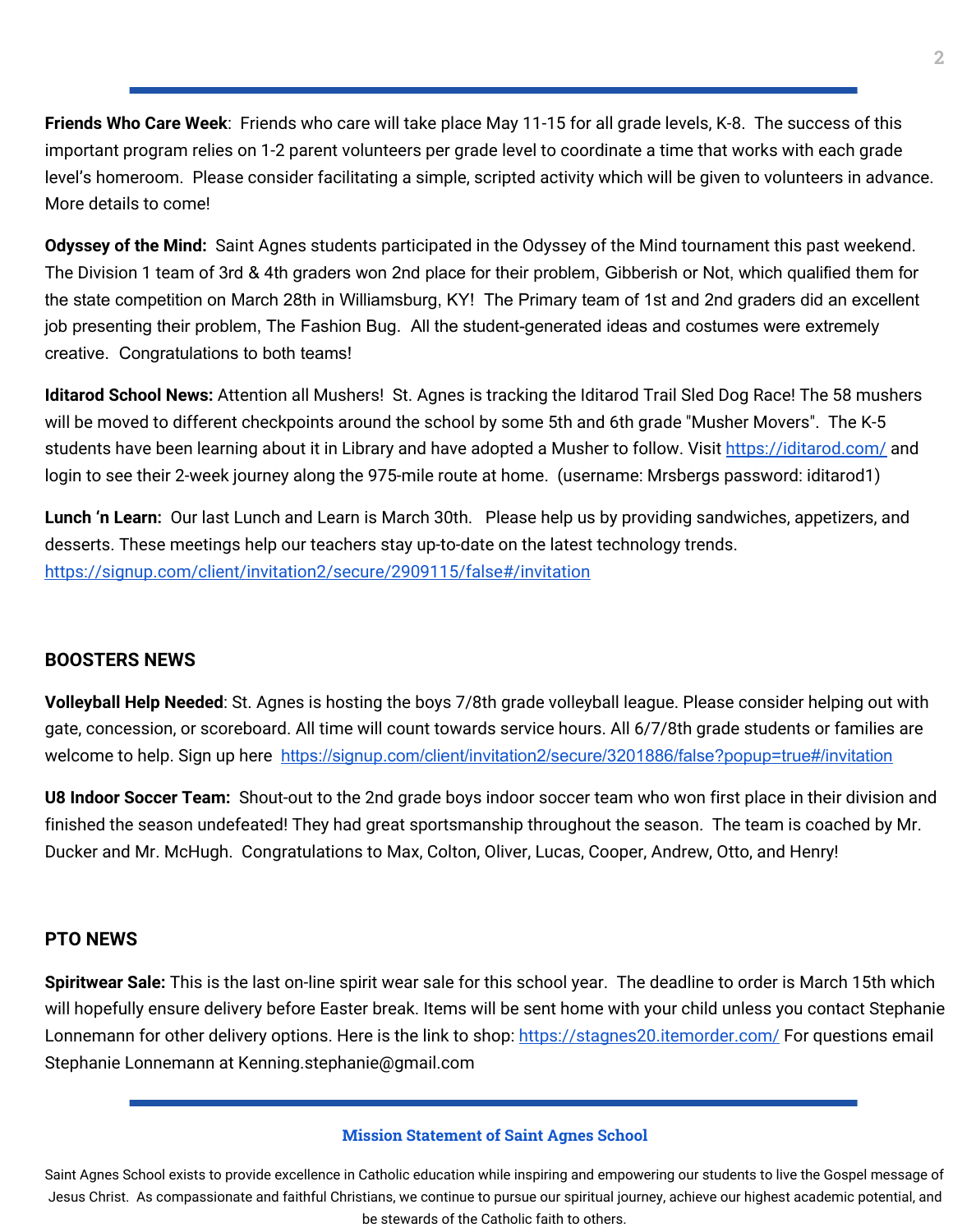**Roller Skating Fun:** This Friday, March 13, we will be roller skating on our day off! All ages and siblings are welcome. Join us from 12noon-3pm at Independence Skateway! Please be prompt to pick up at 3:00pm and send some extra money for pizza or snacks. Support bars are \$1 extra. Your donation (\$15/child or \$40/family) includes 3 hours of skating, skate rental, and a slice of pizza. Concession stand will be open for extra purchases. Parents are welcome to stay or drop off their child. We could use some parents to stay to help chaperone. RSVP: <http://evite.me/M6Nk1mnU47> and send donation via kid mail to Meg Koehl c/o Charley Koehl 4L

**Big Blue Bash RSVPs:** Don't forget to RSVP by March 13th. There are two ways to RSVP this year. You can go to our website [BBB2020.givesmart.com](http://bbb2020.givesmart.com/). Here you can order your tickets as well as get your CASH,CASH, CASH raffle tickets and other raffles ( FC Cincinnati Family Package, Yeti cooler, 20 year Pappy VanWinkle Bourbon, Schultz and Sons Jewelry, and First Pick Raffle). You can also return the RSVP card in your invitation. Hope to see everyone there!

**Big Blue Bash First Pick Raffle:** What is the First Pick Raffle? The Big Blue Bash is holding a First Pick Raffle again this year. The winner will be able to choose their prize from our many silent auction items! Each ticket is only \$20 each. You can purchase your First Pick Raffle tickets in the car line on Tuesday March 10th and Thursday March 12th. You can get ahead of the game and purchase online at [bbb2020.givesmart.com](http://bbb2020.givesmart.com/). We only sell *100 chances* for this raffle so make your purchase soon! The winner will be drawn on Friday, March 27th at 7:30am and will be live on our Facebook page [https://www.facebook.com/saintagnesbigbluebash/](http://go.sparkpostmail.com/f/a/hWaleeWxBFB4sTA2JDyjEA~~/AABDuQA~/RgRckncbP0QvaHR0cHM6Ly93d3cuZmFjZWJvb2suY29tL3NhaW50YWduZXNiaWdibHVlYmFzaC9XA3NwY1gEAAAAAEIKAAEc8q9azlrtZVIYamVubmZhcmllbGxvQGhvdG1haWwuY29t) . Winner will be contacted via phone and will have until 4PM March 27th to choose their prize. First Pick Raffle excludes CEI Sports memorabilia and all other Raffle prizes. Some additional exclusions may apply. For questions about the First Pick Raffle or any other Big Blue Bash information, contact the BBB Committee at saintagnesbigbluebash@gmail.com

**CASH raffle**: Keep selling those raffle tickets! The Early Bird Drawing winner last week was Vicki Berberich (seller was Matthew Doyle.) Currently the Fariello family is in first place with 35 tickets sold. 81 families have sold 10 or more raffle tickets: Adkins, Asman, Averdick, Bacigalupo, Barczak, Blettner, Bosse, Brooking, Bucalo, Carothers, Connelly, Crane, Crowley, Dirheimer, Ditrick, Dougherty, Doyle, Ducker, Eckhardt, Egan, Espel, Faris, Fariello, A Finke, France, Fullenkamp, Garrison, Gastright, Gearing, Graham, Hail, Hasselbeck, High, Holbrook, Hollenkamp, Hopkins, Hugenberg, Huss, Jordan, King, Koehl, Kreutzjans, Kruze, Lambert, Lander, Lantz, Long, Lonnemann, Lyons, Mando, Martinkovic, McGonigal, McHugh, McNeely, S Melching, Meyer, Miller, Minardi, Moorhead, D Nienaber, Quandt, Ramsey, Randolph, Resing, Rosing, Russell, Ryan, Schneider, Schuler, Seibert, Seither, Speed, Steedman, Stevens, Summe, Sweet, Theissen, Thomas, Weitzel, and Wilder.

#### **PARISH NEWS**

**Saint Agnes Fish Fry is Back**: Mark your calendar for our remaining Fish Fry dates: March 13th and March 20th. This is our 8th year and going strong! We need many volunteers to make this a success. Click here for the volunteer link [St.](https://signup.com/go/GNYQiEQ) Agnes Fish Fry [Volunteers](https://signup.com/go/GNYQiEQ) 2020. This is a great way to earn service hours and get to know the Saint Agnes Parish and community. Thank you for your help!

#### **Mission Statement of Saint Agnes School**

Saint Agnes School exists to provide excellence in Catholic education while inspiring and empowering our students to live the Gospel message of Jesus Christ. As compassionate and faithful Christians, we continue to pursue our spiritual journey, achieve our highest academic potential, and be stewards of the Catholic faith to others.